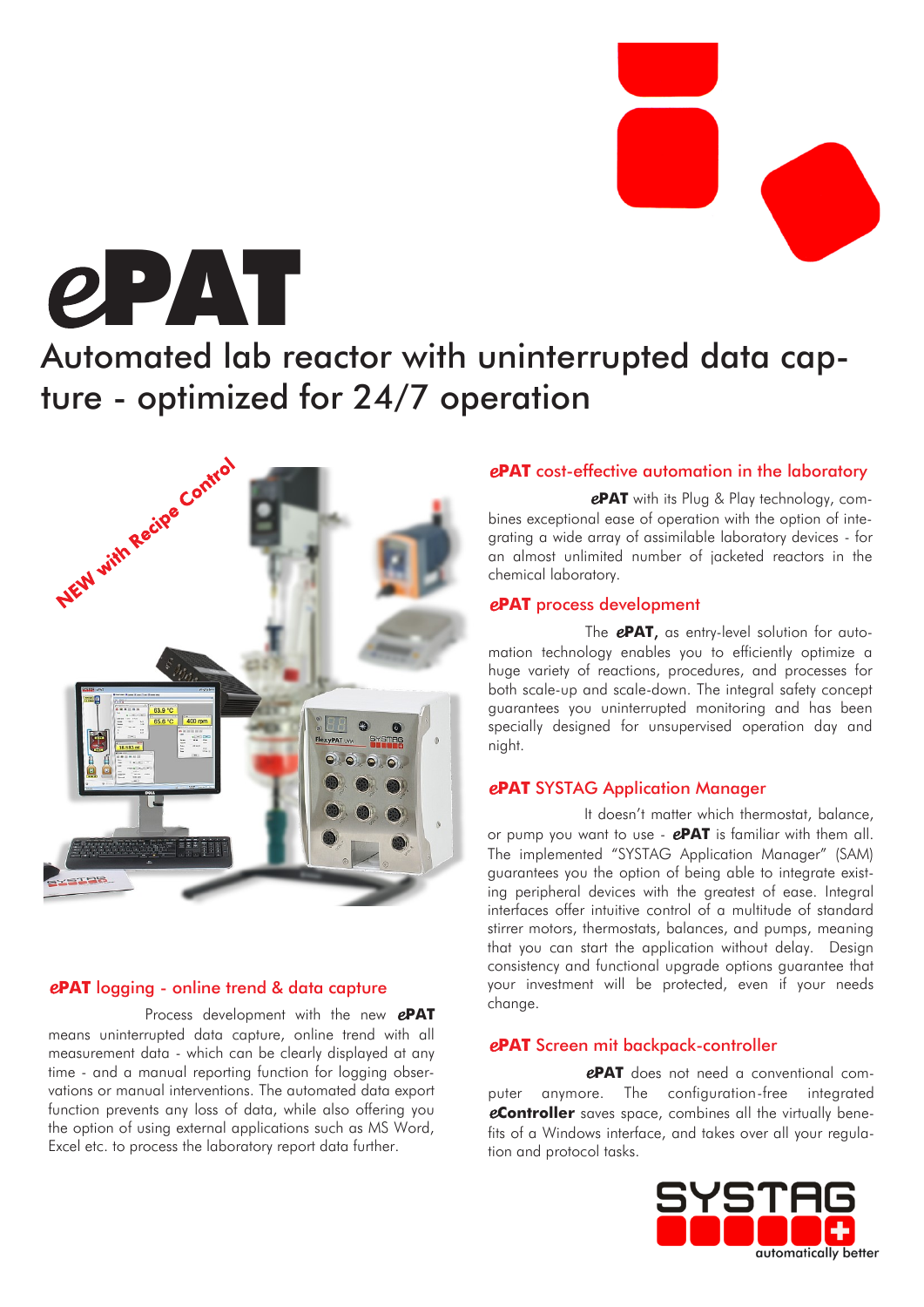# **Functionality**

### The Starter Kit - ALL the ESSENTUALS you need

Even in its basic configuration, the *e***PAT** offers you a wide range of functions for performing routine tasks such as tempering, dosing, stirring, or adjusting pH with greater reliability and reproducibility.

The *e***PAT** carries out time-consuming control functions for you - and will fully document all your experiments at the same time.

### Built in software features

- ✓ Stirring with logging of torque measurement
- ✓ Temperature control loop for reactor- and jacket control mode, with control parameter tuning function
- ✓ Two dosage control loops with temperature-controlled feed rates
- pH-measurement & control (single-side)
- ✓ Pressure measurement
- **✓ NEW** Recipe editor and recipe control mode
- ✓ Safety monitoring
- ✓ Integrated function to calibrate the reactor temperature sensor

#### Included components

- ✓ FlexySys application software for controlling one reactor
- ✓ Monitor with backpack *e***Controller**, US keyboard, and mouse
- ✓ Universal I/O module for connecting analog sensors/ actuators
- Cable-Set for the connection of the sensors & actuators



*e*PAT interface & manual operation *e*PAT interface & on-line trend



### Intuitive Interface

### **Operation**

The monitor supplied, complete with the backpack *e***Controller**, carries out the control functions for you. You initialize all tasks from the intuitive and exceptionally user-friendly graphic interface. You may start, stop, or amend your chosen process steps with a simple click of the mouse - and the *e***PAT** does everything else for you.

### Online trend & recording

If it isn't logged, it didn't happen. This is our motto for the new *e***PAT** concept, with its permanent logging of all process-relevant data. There is simply no risk of lost data.

Once you have configured the large, userfriendly online trend to suit your needs, you will be able to see even complex correlations of your process instantly at any time. The freely scalable axes and multi-stage zoom function mean that you can track the reaction and clearly see all the information you need.

You can make manual entries in the automatic lab-journal, so that any interventions or visual observations are fully documented too. This information is exported at the same time as all the important process data. The information is available as an ASCII file, meaning that you can use external applications such as Excel or MS Word to process the data further.

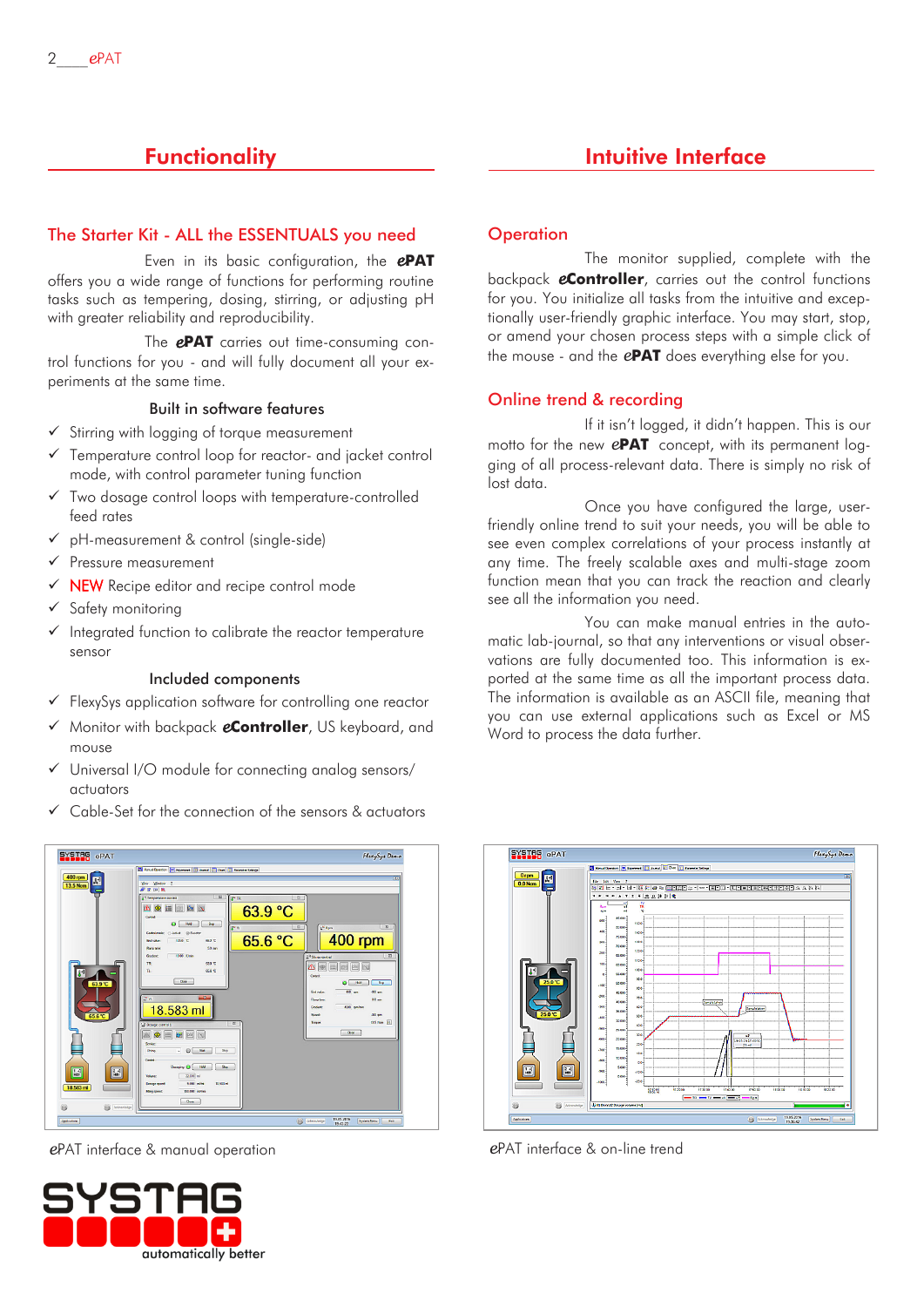### **Configuration**

### *e***PAT** configuration using Plug & Play

Applications can be started immediately thanks to *e***PAT's** integral "SYSTAG Application Manager", which is an extremely user-friendly and hugely efficient tool. The "SYSTAG Application Manager" lets you add new peripheral devices or adapt the existing configuration to suit your needs with just a few clicks.

The list below shows a selection of available drivers to choose from for the most common peripheral devices used in any development laboratory:

- ✓ Huber thermostats
- $\checkmark$  Julabo thermostats
- ✓ Lauda thermostats
- ✓ Sartorius laboratory balances
- ✓ Mettler-Toledo laboratory balances
- ✓ Metrohm Dosino (volumetric dosing)
- ✓ Heidolph stirrer motors
- ✓ IKA stirrer motors

### Additional peripheral devices

Eight standardized 0-10V/4..20mA inputs/ outputs are available for pumps and other peripheral devices, such as pressure transducers, pH measurement, turbidity measurement, or other inputs.



*e*PAT SYSTAG Application Manager *e*PAT example

# Signal detection

### Automatic sensor/actuator detection

**F**<sub>connect</sub> takes care of the troublesome signal configuration for you. Thanks to the intelligent and automated Plug & Play technology of **Fconnect**, you don't need to bother about the signal configuration or assignment which can often prove a complex process. Sensors/actuators are automatically detected by the intelligent *e***PAT** hardware/ software and assigned accordingly.

### Signal list

The new *e***PAT** hardware includes an extensive signal list which contains just about everything you could possibly want. There's no need to worry about additional modules or expensive software extensions. Thanks to the *e***PAT** concept, you can automate the majority of your reactors without any extra modules at all.

The following interfaces are available with

the *e***PAT**:

- ✓ 4x Pt-100 (-150°C...+400°C)
- ✓ 6x RS-232 interface
- ✓ 8x analog input/output 0-10V, or
- ✓ 8x analog input/output 4...20mA, or
- ✓ 8x digital input/output 24VDC

**F**<sub>connect</sub> automatically detects the sensors used for your application and displays them automatically in online trend.